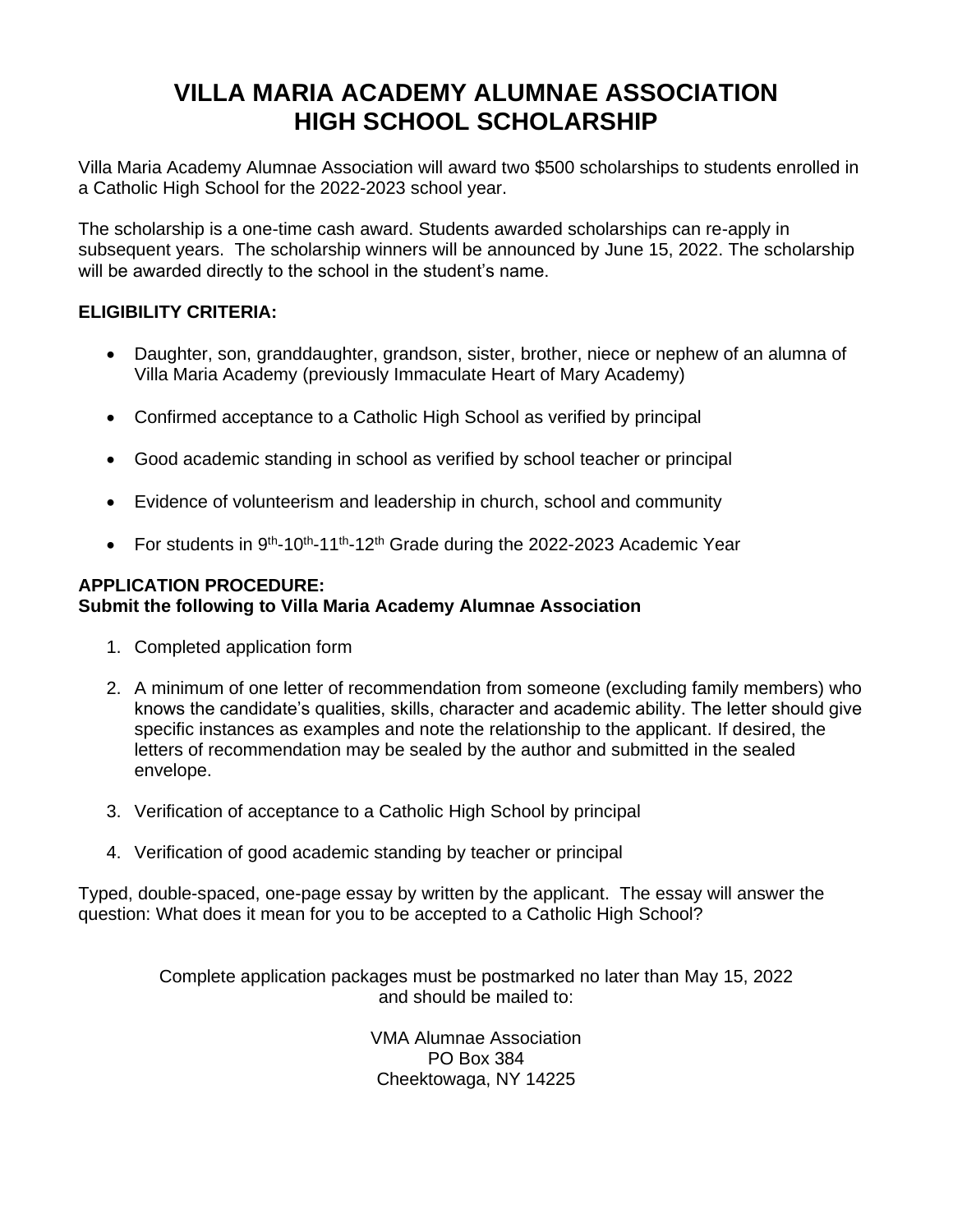# **VILLA MARIA ACADEMY ALUMNAE ASSOCIATION HIGH SCHOOL SCHOLARSHIP APPLICATION**

| Address:                                             | <u> 2000 - Jan James James James James James James James James James James James James James James James James J</u>          |
|------------------------------------------------------|-------------------------------------------------------------------------------------------------------------------------------|
|                                                      |                                                                                                                               |
| Phone:                                               |                                                                                                                               |
|                                                      |                                                                                                                               |
|                                                      |                                                                                                                               |
| Grade:                                               |                                                                                                                               |
| Alumna Relationship(s): Please include maiden names. |                                                                                                                               |
| Name of Alumna:                                      |                                                                                                                               |
| <b>Year Graduated:</b>                               |                                                                                                                               |
| Relationship to student:                             | <u> 1989 - Johann John Stone, mars et al. 1989 - John Stone, mars et al. 1989 - John Stone, mars et al. 1989 - John Stone</u> |
| Name of Alumna:                                      | <u> 1989 - Johann John Stone, mars et al. 1989 - John Stone, mars et al. 1989 - John Stone, mars et al. 1989 - Joh</u>        |
| <b>Year Graduated:</b>                               |                                                                                                                               |
| Relationship to student:                             |                                                                                                                               |
| Name of Alumna:                                      |                                                                                                                               |
|                                                      |                                                                                                                               |
| <b>Year Graduated:</b>                               |                                                                                                                               |
| Relationship to student:                             |                                                                                                                               |